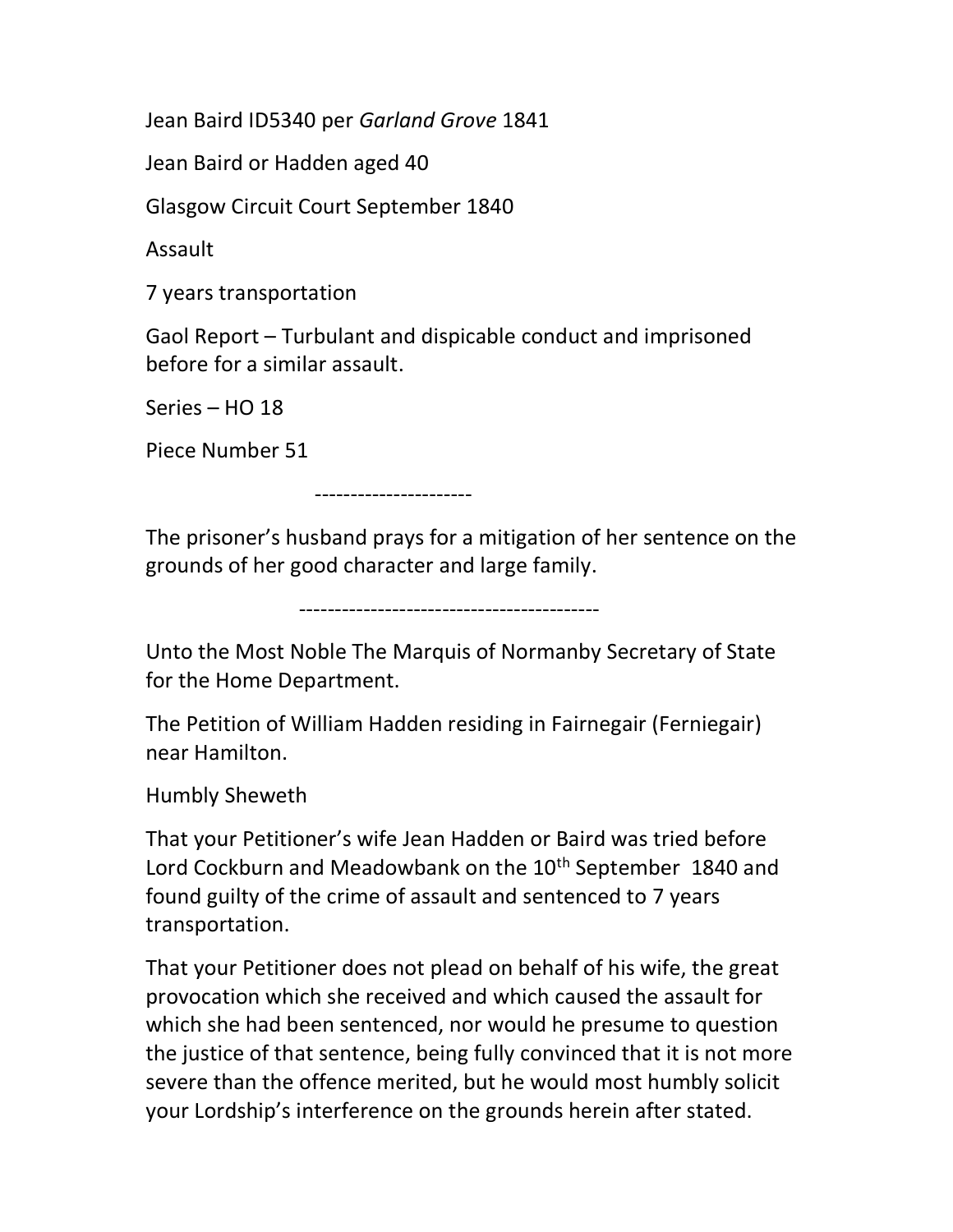That your Petitioner's wife up to the time of this unfortunate occurrence had borne an irreproachable character, and had ever a most exemplary wife and mother which the accompanying testimonial will prove.

That your Petitioner's wife is the mother of seven children the youngest of whom is but 1`3 months old, and being thus denied of maternal guardianship at the period of life when most require her superintendence your Petitioner being but a poor man had to deplore utter incapability of doing them that justice which their unfortunate circumstances so much require.

That your Petitioner has been in the employment of His Grace The Duke of Hamilton for the last 15 years and can produce the most ample testimonials as to character, and attention to his duties.

Your Petitioner would therefore, most humbly but earnestly solicit your Lordship to recommend his unfortunate wife to the Royal Clemency and that such commutation of her sentence may be granted as to her Majesty may seem fit.

That in the event of a commutation of sentence not being considered consistent with the requirements of Justice, your Petitioner would most humbly pray that she may not be sent out of the country, but that she may be confined in some prison connected to the county so as he may at least have the satisfaction of looking forward to a reunion however distant the prospect, which would not be likely were she transported beyond the seas, and your Petitioner as in duty bound will ever pray.

(signed) William Hadden

---------------------------------

Hamilton

24<sup>th</sup> April 1841

I do hereby certify that Jean Blair or Hadden the wife of William Hadden were in the habit of dealing with me from the year 1826 to